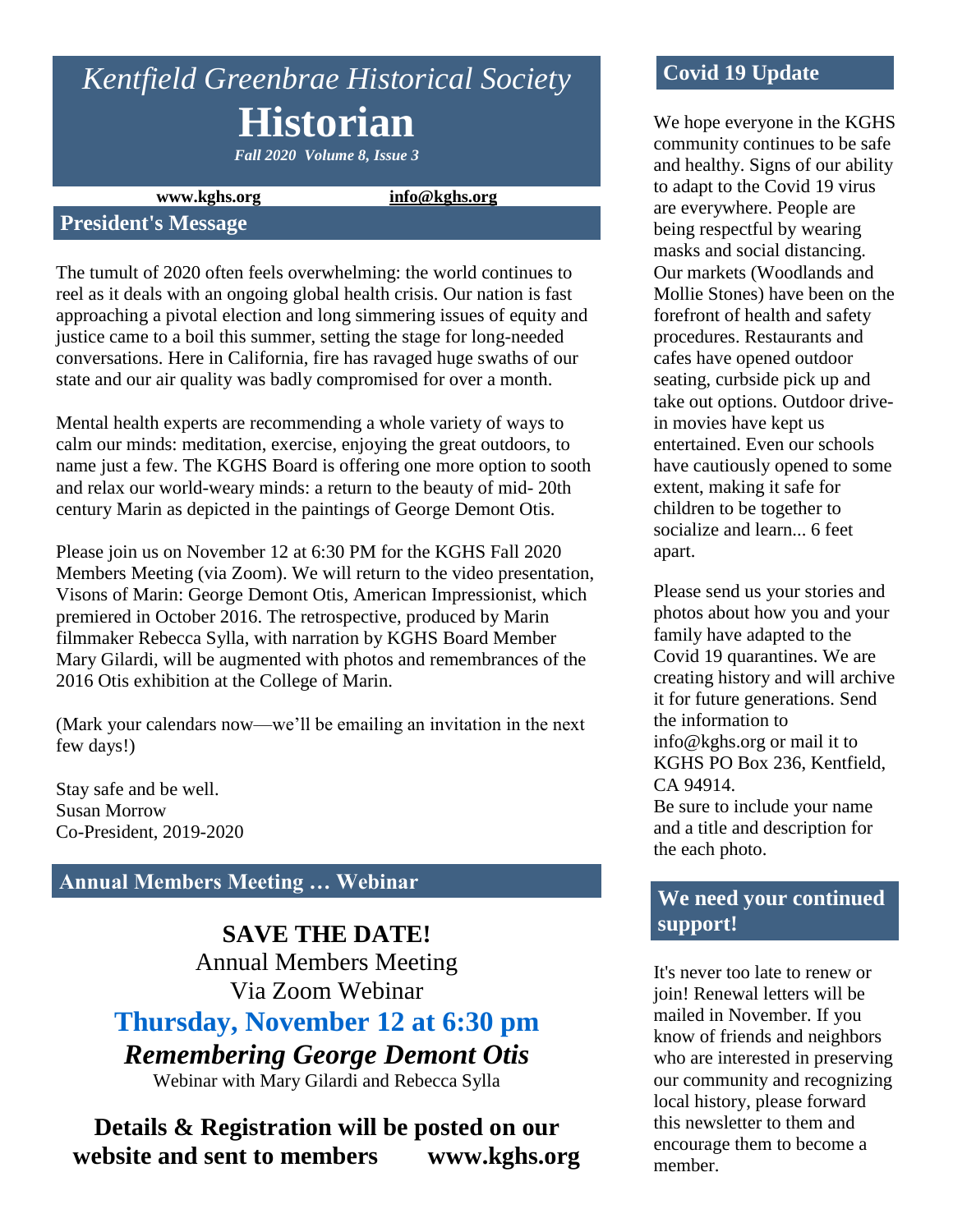#### **Remembering George Demont Otis... From "***In the Heart of Marin***" by Dewey Livingston**

2020 has been a challenging year for everyone. Our community has been focused on the devastating effects of Covid 19, the fight for equality and equal rights, the remnants of racism as reflected in the names of many of our landmarks leading to debates about changing names of Sir Francis Drake Blvd. and Drake High School, the closure of schools and business, devastating fires and poor air quality... the list goes on. But one thing is certain, we live in one of the most beautiful places on earth, with Mt. Tam in our backyard, a mecca for artists, environmentalists and people who love the outdoors and nature. Looking back at the work of George Demont Otis reminds us of how fortunate we are, and how important it is to take a minute to look around us and the beauty of Marin.



*Lucas Valley Oil*

George Demont Otis was multi-talented, being adept at oil painting, watercolor, drawing, sculpture, woodcarving, printmaking and stained glass. He had an unquenchable thirst for knowledge and beauty. "During his long and colorful career spanning sixty-five years," wrote George Roberts in *American Artist,* "Otis painted in thirty-five states, creating a body of work which stands as a purely American statement by a completely American artist...."

Already widely known in the art world, Otis settled in Los Angeles in 1919 where he painted and worked in the film industry as a designer. Within a decade, he tired of the whirlwind life of Southern California and moved to San Francisco. In 1931, he married San Francisco businesswoman Clara Van Tine, and the next year the couple visited Marin County. Rounding a bend as they entered Kentfield on the new Sir Francis Drake Boulevard, Otis saw a scene that caused him to stop the car and get out: Mt. Tamalpais with picturesque Corte Madera Creek in the foreground. As luck would have it, a "Lot For Sale" sign also appeared in the scene, and the Otises bought the piece of property. They considered Kentfield to be their Eden.



*Bend in the Creek*

At this time, Kentfield's waterfront retained the feel of nineteenth century Ross Landing. The still-wide creek meandered through town, with old shacks and sheds and barns on its banks. Large groves of eucalyptus trees towered over the neighborhood and children played in the creek. Most of the neighbors were Italian. George and Clara Otis would fit right in.

The couple crafted their own house at 907 Sir Francis Drake Boulevard, an almost fairy-book cottage on the banks of the creek, with a studio and gallery, the latter open to the public. Clara was also a talented artist, weaver, ceramist and metalworker. "His home was a work of art with its stained glass windows and hand-crafted furniture, all made by Otis," wrote Roberts. "He was especially proud of a hearts-ofredwood carved staircase which depicted 152 varieties of sea life he had seen or caught."

Otis's grandniece Jessie Hartley vividly remembers regular visits to the house in the 1950s. "Everything was handmade," she recalled. "Together the combination of all of her woven rugs and his carved daybed and the carved staircase and the big beautiful front table he made,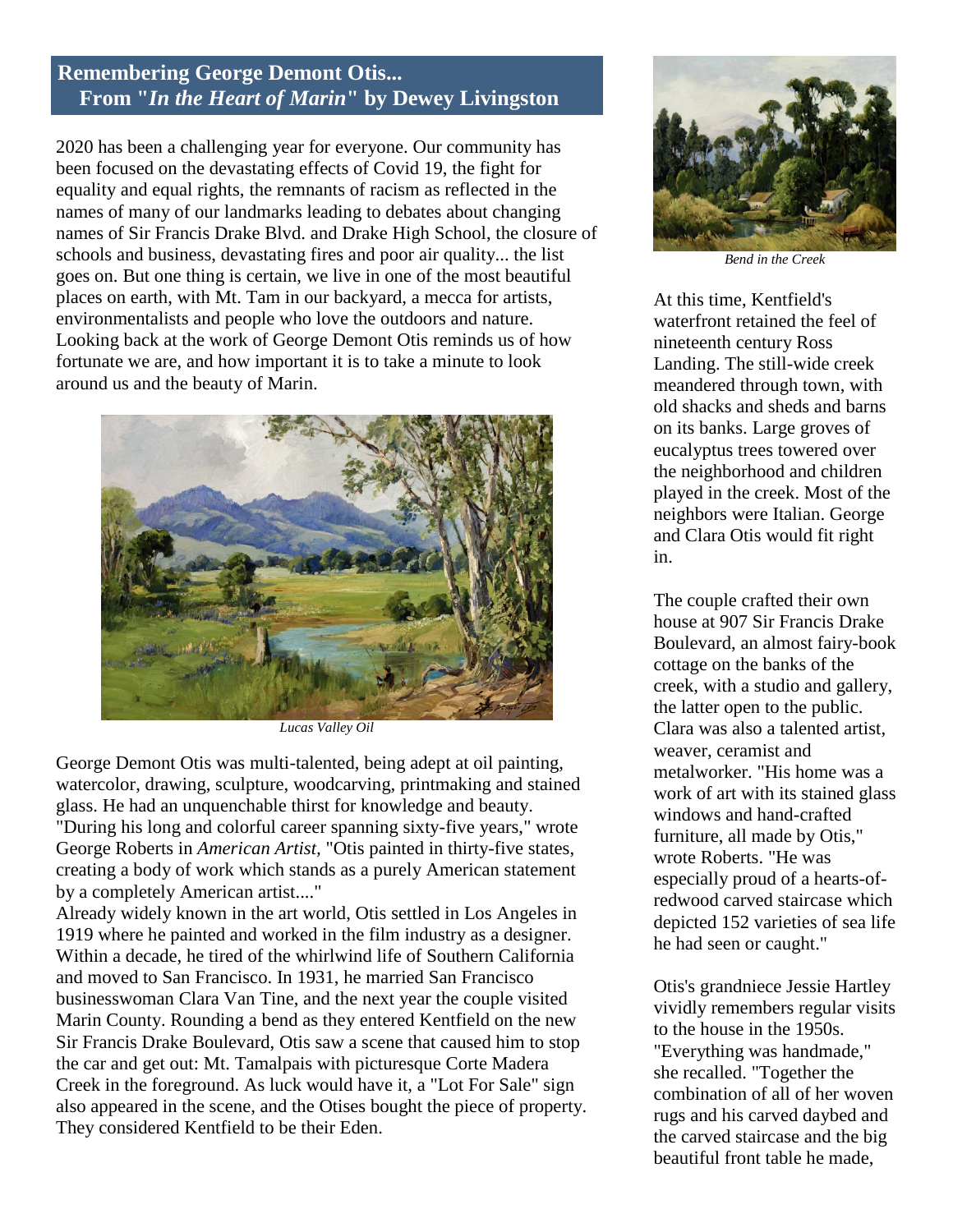everything was the total arts and crafts life style, and for a kid it was the just most beautiful, homey, warm, colorful, exciting place you could be."

Otis's paintings are treasured for their color and spontaneity; his quick brushstrokes and thick application of paint "imparted a vigor and directness to his lyrical, evocative paintings," wrote Roberts, who also noted Otis's allegiance to local scenes. He painted all over Marin County, but Mt. Tamalpais was a favorite subject as was the creek in his backyard. A later Kentfield neighbor, artist and critic Ada Garfinkel, wrote about Otis's "ability to convey seasonal temperature and time and weather variations through hue and tonal contrasts...."



*Mantle of Spring*

In the spirit of fellow Kentfield resident William Kent, Otis believed strongly in appreciation and preservation of natural places. He supported the conservation movements throughout his life, providing art works, lecturing and exhibiting. In his last years he lent his talents in the campaign to create Point Reyes National Seashore, and two of his paintings were later displayed at the White House commemorating the Golden Gate National Recreation Area.

(Full text can be found in *In the Heart of Marin: A History of Kentfield and Greenbrae* by Dewey Livingston, pages 186-187)

# **The Mt. Tamalpais Florilegium Exhibition Mary Gilardi (KGHS Board) Coordinator**

The Mt. Tamalpais Florilegium is an exhibition of paintings and drawings of the flora of Mt. Tamalpais created by members of the Northern California Society of Botanical Artists (NCalSBA). The collection will be expanded over the next few years and will eventually document a large sampling of the native flora growing on Mt. Tamalpais, including many of its, rare and special status species. Our hope is that by showcasing the unique beauty of its flora, others will be inspired to learn more about our mountain and join us in our efforts to protect it.



Calypso Bulbosa Fairy Slipper Orchid



*Douglas Iris*

Digital images of all of the art works will eventually be presented to One Tam and will be on their web site for use in their various educational programs and outreach to the community. The paintings in the gallery are hung by plant communities or habitats and are accompanied with educational information about Mt. Tam's natural habitats throughout.

This exhibition will be open to the public:

**Marin Art and Garden Center Studio Fridays and Saturdays from 10 am to 4pm, and on Sundays from 12- 4, through November 29, 2020.** Visit [maringarden.org](http://www.maringarden.org/) to see a replay of the virtual opening reception of the exhibit, to